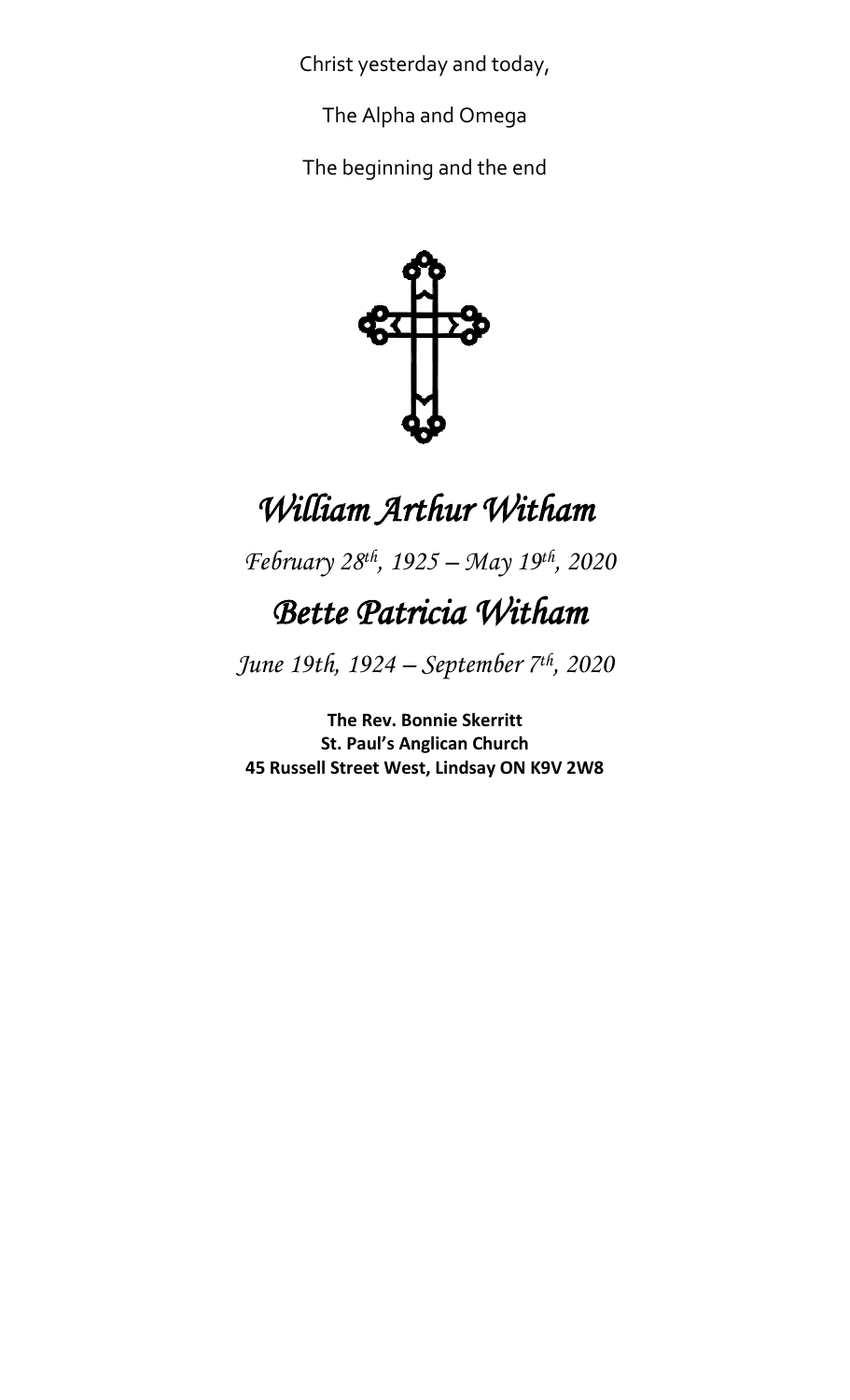

### **A Service of Thanksgiving For the lives of Bill and Bette Witham**

*May 19th, 2022*

(Taken from the Book of Alternative Services, ACC)

*Where the words are in bold, please join the Celebrant in saying these words, as you are able.* 

| <b>Prelude –</b> | To God be the Glory      |
|------------------|--------------------------|
|                  | <b>Blessed Assurance</b> |

**Welcome**

#### **Processional Hymn # 602 LIFT HIGH THE CROSS**

#### **Words of Comfort from the Officiant**

Let not your hearts be troubled; believe in God, believe also in me. In my Father's house are many rooms; if it were not so, would I have told you that I go to prepare a place for you? And when I go and prepare a place for you, I will come again and will take you to myself, that where I am you may be also. *John 14.1–3*

I am sure that neither death, nor life, nor angels, nor principalities, nor things present, nor things to come, nor powers, nor height, nor depth, nor anything else in all creation, will be able to separate us from the love of God in Christ Jesus our Lord. *Romans 8.38–39*

**PSALM 23 (responsively)** led by Rick Witham

1 The Lord is my shepherd; I shall not be in want.

2 **He makes me lie down in green pastures \* and leads me beside still waters.**

3 He revives my soul \* and guides me along right pathways for his name's sake.

4 **Though I walk through the valley of the shadow of death, I shall fear no evil; \* for you are with me; your rod and your staff, they comfort me.**

5 You spread a table before me in the presence of those who trouble me; you have anointed my head with oil, and my cup is running over.

6 **Surely your goodness and mercy shall follow me all the days of my life, \* and I will dwell in the house of the Lord for ever.**

**Glory to the Father, and to the Son, and to the Holy Spirit: as it was in the beginning, is now, and will be for ever**. **Amen.**

| Then the celebrant shall say,<br>People |  | The Lord be with you.<br>And also with you. |
|-----------------------------------------|--|---------------------------------------------|
|                                         |  |                                             |

God of all consolation, in your unending love and mercy you turn the darkness of death into the dawn of new life. Show compassion to your people in their sorrow.

Be our refuge and our strength to lift us from the darkness of grief to the peace and light of your presence. Your Son, our Lord Jesus Christ, by dying for us, conquered death and by rising again, restored life. May we then go forward eagerly to meet him, and after our life on earth be reunited with our brothers and sisters where every tear will be wiped away. We ask this through Jesus Christ, the Lord. **People Amen.**

Family Remembrance

#### **Hymn # 505 – BE THOU MY VISION**

#### **Readings**

1st Reading -Lamentations 3: 17-26 & 31-33

Psalm 139 read by Janet Farina

2<sup>nd</sup> Reading - John 11: 17-27 read by Audrey Anderson

Gospel - Mathew 11: 25-30

**Homily – Canon Greg Physick**

**Hymn # 423 – HOW GREAT THOU ART**

**APOSTLES' CREED Celebrant** Let us confess the faith of our baptism, as we say, **All I believe in God, the Father almighty, creator of heaven and earth.** read by Al Witham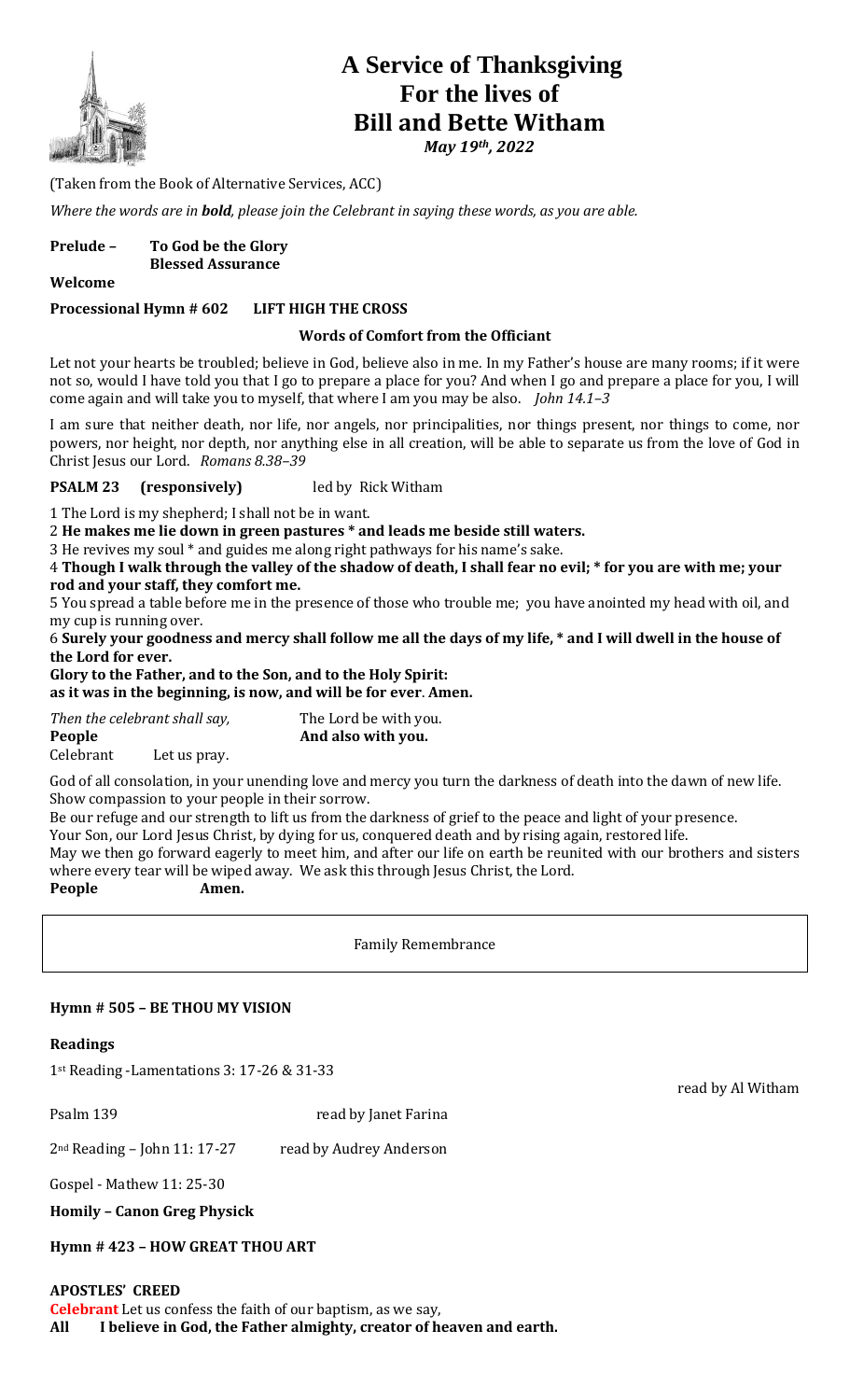**I believe in Jesus Christ, his only Son, our Lord. He was conceived by the power of the Holy Spirit and born of the Virgin Mary. He suffered under Pontius Pilate, was crucified, died, and was buried. He descended to the dead. On the third day he rose again. He ascended into heaven, and is seated at the right hand of the Father. He will come again to judge the living and the dead.**

**I believe in the Holy Spirit, the holy catholic Church, the communion of saints, the forgiveness of sins, the resurrection of the body, and the life everlasting. Amen.**

#### **PRAYERS OF THE PEOPLE Ethel Morris**

God of grace and glory, we thank you for Bill and Bette, who were so near and dear to us, and who have now been taken from us.

We thank you for friendship they gave and for the strength and peace they brought.

We thank you for the love they offered and received while they were with us on earth.

We ask you that we who were close to them may now, because of their death, be even closer to each other, and that we may, in peace and friendship here on earth, always be deeply conscious of your promise to be faithful to us in death.

We pray for ourselves, who are severely tested by their death, that we do not try to minimize this loss, or seek refuge from it in words alone, and also that we do not brood over it so that it overwhelms us and isolates us from others.

May God grant us courage and confidence in the new life of Christ. We ask this in the name of the risen Lord. **Amen**

#### **Sharing the Peace**

**Solo AMAZING GRACE (accordion) Ed Call**

#### **The Lord's Prayer**

| And now, as our Saviour Christ has taught us, we are bold to say, |
|-------------------------------------------------------------------|
| Our Father, who art in heaven,                                    |
| hallowed be thy name, thy kingdom come,                           |
| thy will be done, on earth as it is in heaven.                    |
| Give us this day our daily bread.                                 |
| And forgive us our trespasses,                                    |
| as we forgive those who trespass against us.                      |
| And lead us not into temptation,                                  |
| but deliver us from evil.                                         |
| For thine is the kingdom, the power, and the glory,               |
| for ever and ever. Amen.                                          |
|                                                                   |

#### **Choir Anthem – Make me a Channel of your Peace**

#### **THE BLESSING and THE DISMISSAL**

God grant to the living, grace; to the departed, rest; to all the world, peace and concord; and to us and to every faithful servant, life everlasting: and the blessing of God almighty, Father, Son, and Holy Spirit, be with you and remain with you for ever. **Amen.**

The eternal God is your dwelling place, and underneath are the everlasting arms.

#### ALL **Blessed is the Lord, our strength and our salvation.**

#### **"Go In Peace"**

**Go now in peace, never be afraid. God will go with you each hour of every day. Go now in faith, steadfast, strong and true. Know He will guide you in all you do. Go now in love, and show you believe. Reach out to others so all the world can see. God will be there watching from above. Go now in peace, in faith and in love. Amen.**